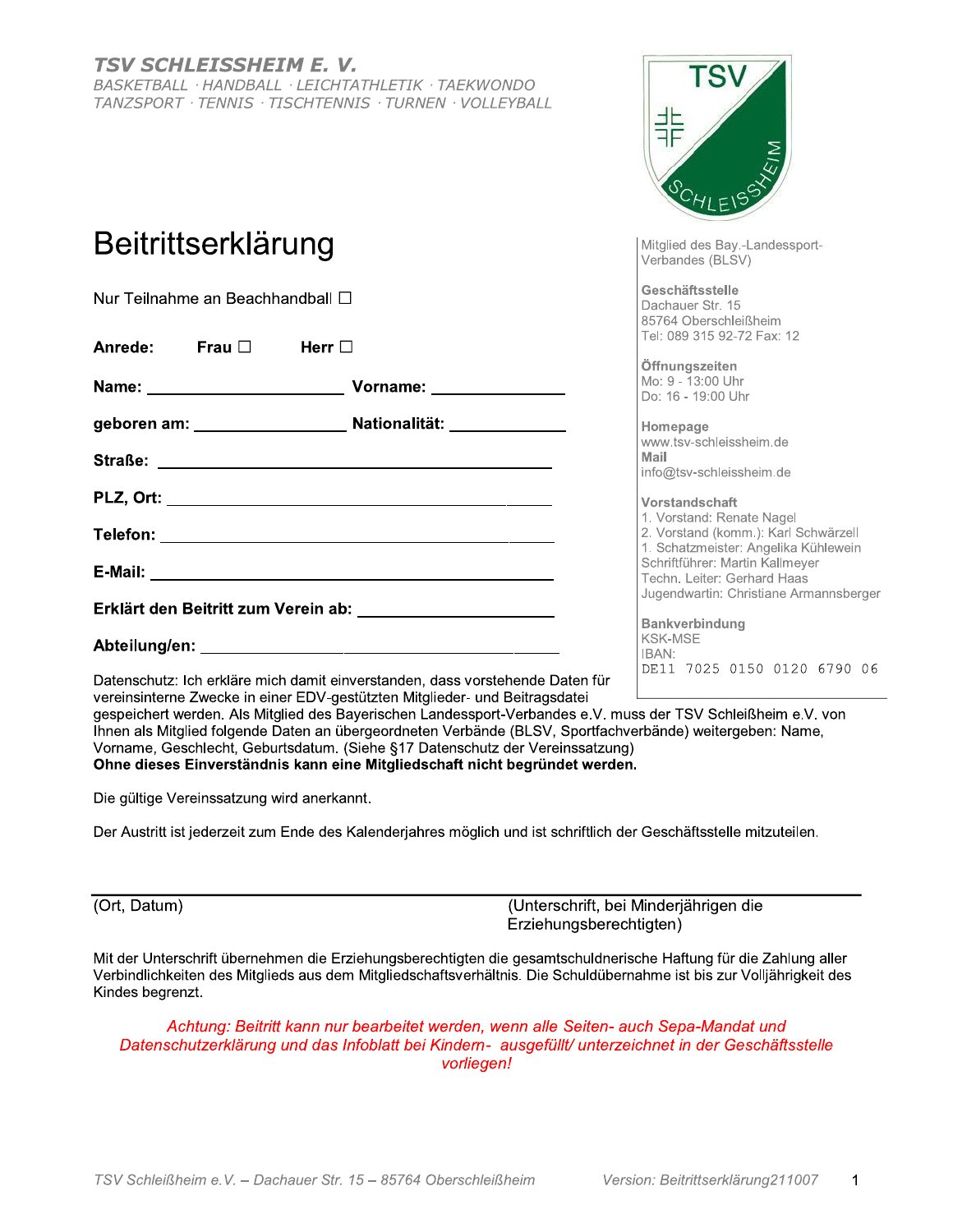

## **Beiträge**

#### Grundbeitrag im Jahr für jedes Mitglied:

| Gruppe                                                               | <b>Beitrag</b> |
|----------------------------------------------------------------------|----------------|
| Aufnahmegebühr bei Eintritt (einmalig für alle Personen)             | 10€            |
| Normale Mitgliedschaft (altersunabängig)                             | 65€            |
| Familien (ab 3 Personen)                                             | 160€           |
| Passives Mitglied                                                    | 65€            |
| Empfänger von Hartz IV, Arbeitslose (Antrag über Agentur für Arbeit) | 65€            |
| Übungsleiter                                                         | 65€            |
| Funktionsträger, die keine Vereinsangebote nutzen                    | 15€            |

#### Zusätzlich werden für die einzelnen Abteilungen pro Jahr folgende Beiträge fällig:

|                | bis incl. | 14 bis incl. |             |
|----------------|-----------|--------------|-------------|
| Abteilung      | 13 Jahre  | 17 Jahre     | ab 18 Jahre |
| Basketball     | 55€       | 65€          | 90€         |
| Handball       | 75€       | 90€          | 118€        |
| Leichtathletik | 60€       | 70€          | 80€         |
| Taekwondo      | 50€       | 55€          | 85€         |
| Tanzsport      | 80€       | 100€         | 125€        |
| Tennis         | 35€       | 35€          | 130€        |
| Tischtennis    | 30€       | 35€          | 45€         |
| Turnen         | 45€       | 50€          | 55€         |
| Volleyball     | 30€       | 35€          | 45€         |

Für die Alterseinstufung gilt das Alter am 1.1. des Jahres. (Beispiel: 18. Geburtstag in 2017 bedeutet Erwachsenenbeitrag ab 2018)

### Sonderregelungen:

>Keinen Abteilungsbeitrag zahlen: Übungsleiter, Empfänger von Sozialleistungen, Familienmgl. ab 4. Person, Passiv-Mgl. (nur Handball zahlt 26€), bestimmte Funktionsträger.

>Schüler, Auszubildende, Studenten bis zum vollendeten 25. Lebensjahr zahlen den Jugendtarif, wenn sie bis zum 15.1. des Jahres einen Ausbildungsnachweis in der Geschäftsstelle vorlegen.

>Sonderbeitrag für Nur-Beachhandballer: Neben einem Grundbeitrag von 15€ ist ein Abteilungsbeitrag von 55€ - unabhängig vom Eintrittsdatum-fällig.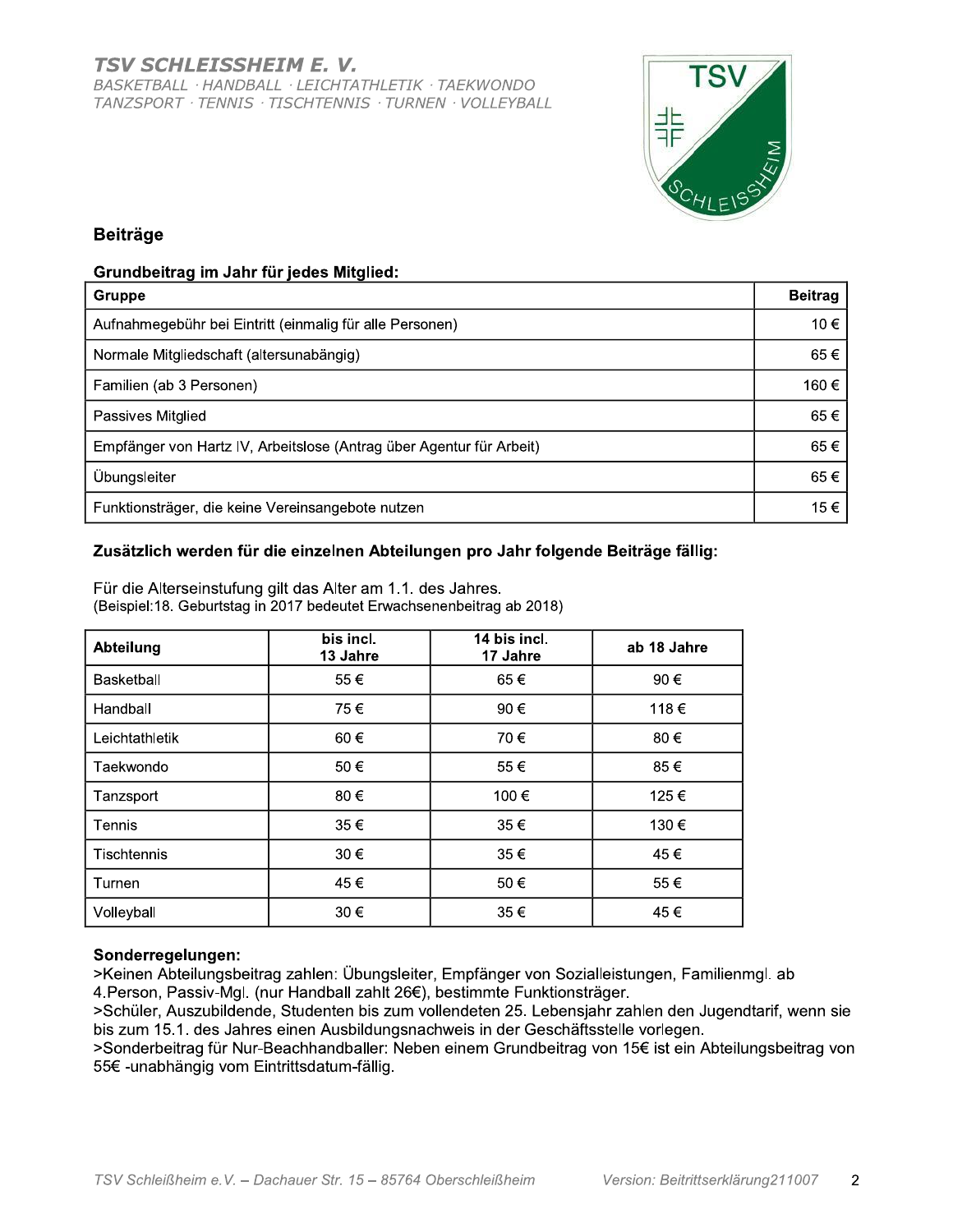TSV SCHLEISSHEIM E. V. BASKETBALL · HANDBALL · LEICHTATHLETIK · TAEKWONDO TANZSPORT · TENNIS · TISCHTENNIS · TURNEN · VOLLEYBALL



#### Sepa-Lastschriftmandat einer wiederkehrenden Lastschrift:

Turn- und Sportverein Schleißheim 1912 e. V., Dachauer Straße 15 85764 Oberschleißheim

Gläubiger-Identifikationsnummer DE86ZZZ00000236944

SEPA-Lastschriftmandat:

Ich ermächtige den Turn- und Sportverein Schleißheim 1912 e. V., Zahlungen (Jahres- und Abteilungsbeiträge, Aufnahmegebühr, Kurse und sonstige Gebühren) von meinem Konto mittels Lastschrift einzuziehen (im Regelfall jeweils Ende Januar). Zugleich weise ich mein Kreditinstitut an, die vom Turnund Sportverein Schleißheim 1912 e. V. auf mein Konto gezogenen Lastschriften einzulösen. Hinweis: Ich kann innerhalb von acht Wochen, beginnend mit dem Belastungsdatum, die Erstattung des belastenden Betrages verlangen. Es gelten dabei die mit meinem Kreditinstitut vereinbarten Bedingungen.

| Vorname und Name (Kontoinhaber/in) |  |  |  |  |
|------------------------------------|--|--|--|--|
| Straße und Hausnummer              |  |  |  |  |
| PLZ und Ort                        |  |  |  |  |
| Kreditinstitut (Name und BIC)      |  |  |  |  |
| DE<br><b>IBAN</b>                  |  |  |  |  |

Datum, Ort und Unterschrift Kontoinhaber/in

#### Dieses Sepa-Lastschriftmandat gilt für die Mitgliedschaft von:

Vorname und Name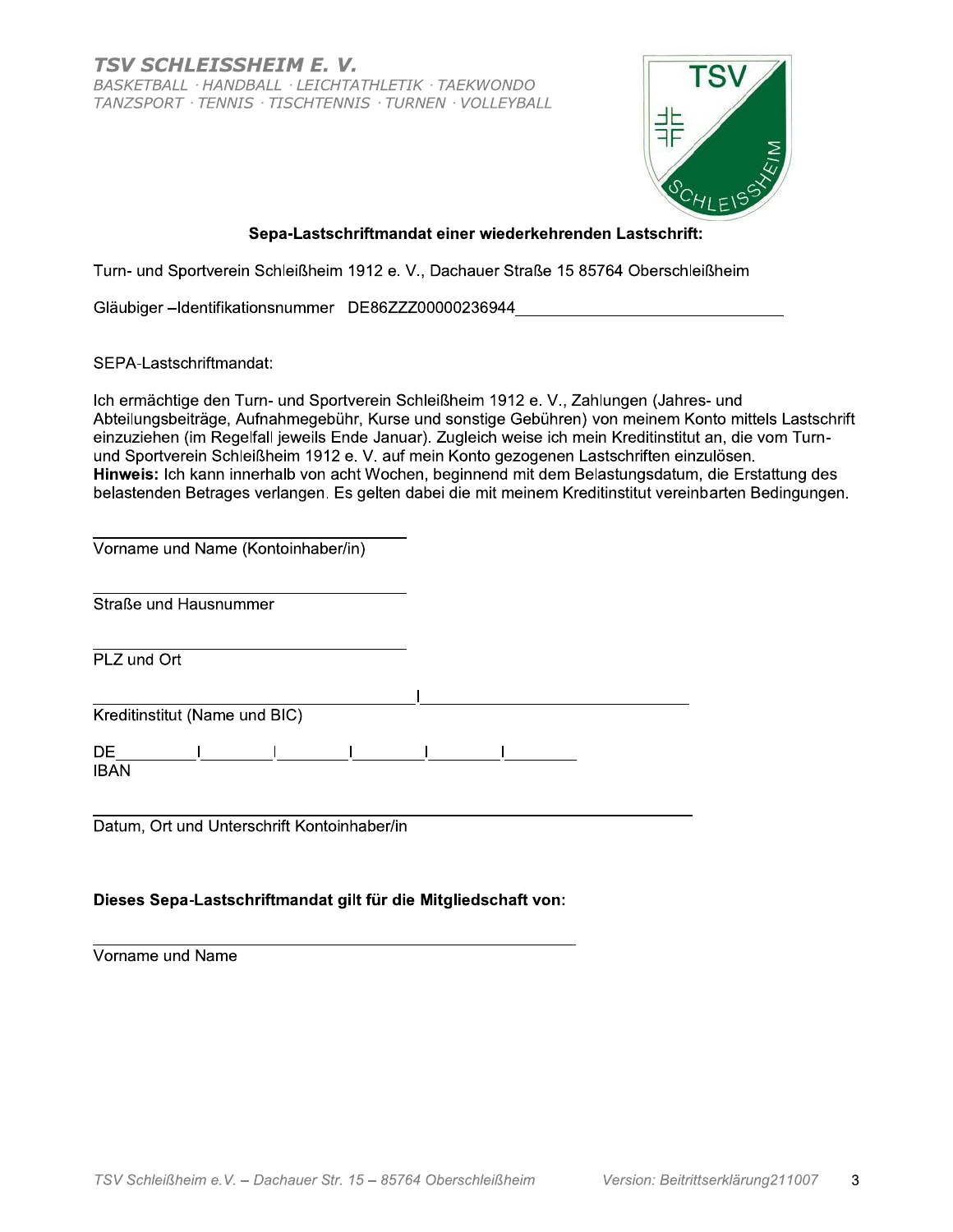

# Einverständniserklärung bezüglich Datenschutz gem. § 17 Vereinssatzung

für die Veröffentlichung von Fotos und Texten im Internet und in Printmedien im Rahmen der Öffentlichkeitsarbeit des TSV Schleißheim e.V. und seiner Abteilungen.

Die Öffentlichkeitsarbeit umfasst momentan folgende datenschutz- bzw. persönlichkeitsrechtlich relevante Inhalte:

- Berichterstattung von Vereins-Veranstaltungen jeder Art in Text und Bild in lokalen und überregionalen Printmedien (Zeitungen, Jahrbücher, Vereinschroniken, Flyer) sowie zeitungsähnlichen Online-Medien. Unsere Sicherheitsvorkehrungen: Artikel werden ausschließlich "positiv wohlwollend" formuliert und umfassen keine persönlichen negativen Inhalte oder Einschätzungen. Bilder werden händisch selektiert und individuell freigegeben/übermittelt.
- Berichterstattung von Vereins-Veranstaltungen jeder Art in Text, Bild und Video auf der Vereins-Internetseite (www.tsv-schleissheim.de und/oder evtl. Abteilungs-Seiten. Unsere Sicherheitsvorkehrungen: Zusätzlich zu den oben genannten Vorkehrungen treffen wir folgende internet-spezifischen" Vorkehrungen zum Schutze unserer Mitglieder: Die Seite sowie alle Inhalte sind auf" einem deutschen Server gehostet. Bilder werden anonymisiert (nicht z.B. vorname nachname.jpg) gespeichert. Alle Inhalte können jederzeit physikalisch vom Server gelöscht werden.
- Aktuell nur relevant für die Abteilungen Handball, Leichtathletik (Stand September 2015): Berichterstattung von Vereins-Veranstaltungen jeder Art in Text, Bild und Video auf evtl. bestehenden abteilungseigenen Facebook-Seite oder anderen Sozialen Netzen. Unsere Sicherheitsvorkehrungen: Die Gruppe ist eine sog. "geschlossene Gruppe", in der nur manuell (durch die jeweilige Abteilung) hinzugefügte Personen, die Inhalte esen können. Zusätzlich zu den zwei oben genannten Vorkehrungen posten wir Bilder nur nach vorheriger mündlicher Einwilligung der zu sehenden Person (Mindestalter 13 Jahre).

Trotz oben genannter Vorkehrungen, die wir nach besten Wissen und Gewissen und mit größtmöglicher Sorgfalt einhalten, können wir aufgrund des Wesens des Internets einen umfassenden Schutz (z. B. durch gecachte Seiten, Suchmaschinen-Abfragen bzw. Verlinkungen, etc.) einen vollständigen Schutz der Person nicht garantieren.

Ich bin mit der oben genannten Öffentlichkeitsarbeit und den getroffenen Sicherheitsvorkehrungen einverstanden und erteile die Erlaubnis zur Veröffentlichung von Bildern und Texten meiner Person. Es besteht und ergibt sich kein Haftungsanspruch gegenüber dem Verein für Art und Form der Nutzung seiner Internetseite oder derjenigen Dritter, z. B. für das Herunterladen von Bildern und deren Nutzung durch Dritte.

#### Ort, Datum

Unterschrift des Mitgliedes/gesetzliche Vertretung

Diese Einwilligung kann jederzeit schriftlich widerrufen werden (info@tsv-schleissheim.de). Dadurch werden auch schon veröffentlichte Inhalte (außer Gruppenfotos) nach aktuell technischem Stand bzw. mit zumutbaren Mitteln entfernt.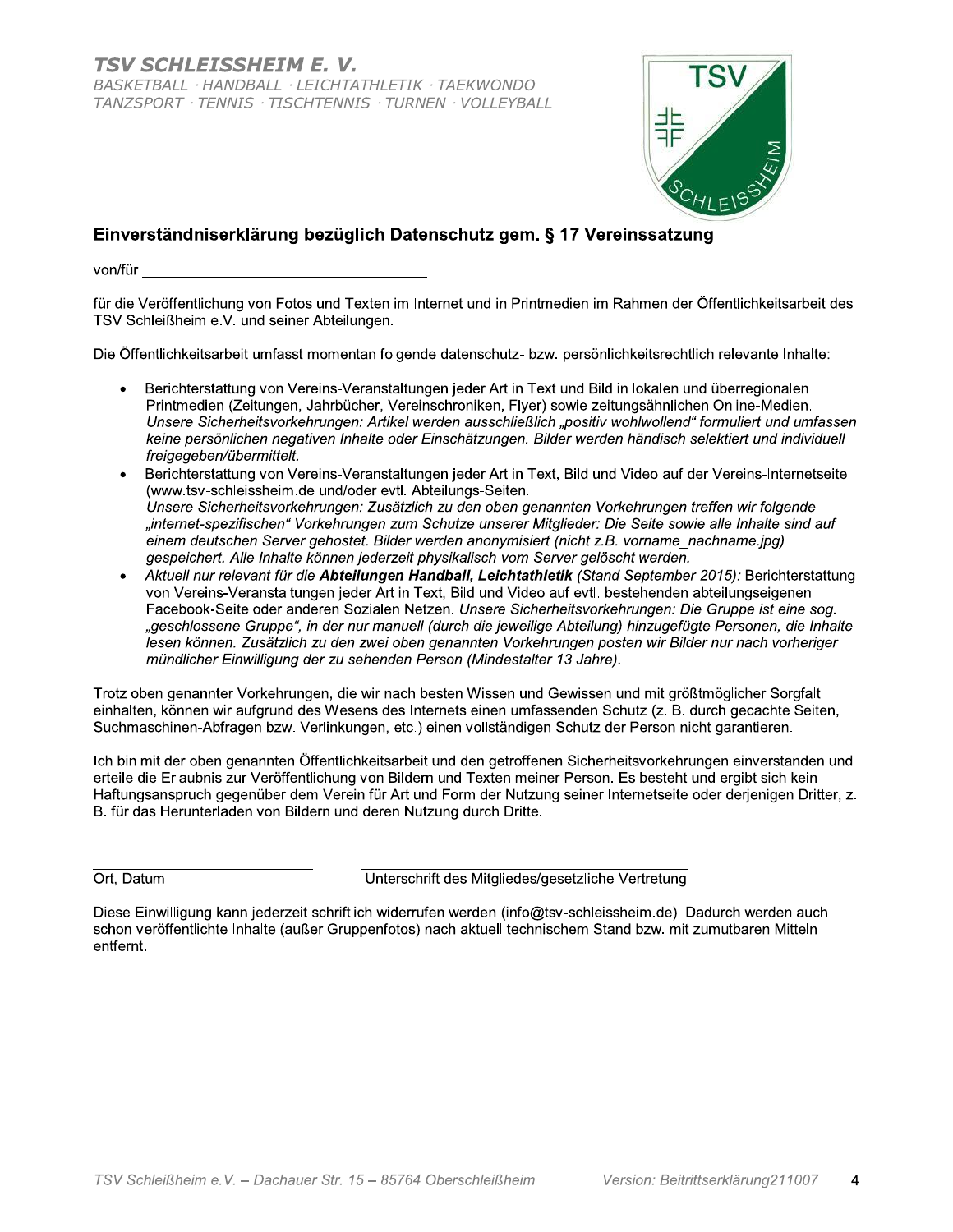

## Aufsichtspflicht des Übungsleiters bei Kindern und Jugendlichen

Da es immer wieder einmal unterschiedliche Meinungen zu der Frage gibt, wann die Aufsichtspflicht für die Übungsleiter beginnt und endet, wollen wir mit diesem Informationsblatt die bei uns geltenden Regeln allen betroffenen Eltern und Übungsleitern bekannt machen!

Wir geben geplante Ausfälle, Verschiebungen bekannt über:

- Zettel im Halleneingangsbereich

- Hinweise auf der Homepage des TSV [ http://www.tsv-schleissheim.de/] bzw. der Abteilung

Wir können trotzdem nicht sicherstellen, dass alle Eltern dies erfahren!

Wir bemühen uns bei kurzfristiger Verhinderung um Vertreter, aber dies ist nicht immer möglich. Die Verantwortung über die Kinder hat der Verein von der Meldung beim Übungsleiter bis zum Verlassen der Umkleide/Halle/des Spielfeldes nach Kursende!

Soweit Sie, als Erziehungsberechtigte Ihr Kind zur Übungsstunde bringen und wieder abholen, müssen Sie deshalb bitte selbst sicherstellen, dass der/die Übungsleiter/in anwesend ist. Ein Verabschieden auf dem Parkplatz ist somit nicht ausreichend!

Wir dürfen Kinder, die Sie bringen/abholen, nicht alleine heimgehen lassen, bitte holen Sie deshalb Ihr Kind pünktlich ab, bzw. sorgen Sie für eine Vertretung, wenn Sie selbst verhindert sind.

Da es in der Praxis des Kursbetriebes nicht möglich ist zu vermeiden, dass Kinder nach Kursende die Umkleide und die Halle verlassen, bitten wir Sie in Ihrem Interesse mit Ihren Kindern zu vereinbaren, was sie zu tun haben, wenn Sie nicht rechtzeitig zum Abholen erscheinen.

Wenn Sie Ihrem Kind vertrauen, dass es selbstständig zur Übungsstunde kommt, dann vereinbaren Sie bitte mit Ihrem Kind, was es im Falle eines Kursausfalles zu tun hat. Die Übungsleiter danken es Ihnen!

Bei Kindern unter 10 Jahren müssen wir (der/die Übungsleiter/in) von Ihnen eine Telefonnummer erhalten unter der Sie im Notfall erreichbar sind; wir empfehlen dies aber auch bei älteren Kindern/ Jugendlichen! Wir bitten Sie generell auch um die Angabe einer Email-Adresse, damit wir Sie eventuell über kurzfristige Änderungen oder Ausfälle oder Veranstaltungen informieren können.

Bitte die nächste Seite ausgefüllt und unterschrieben beim Übungsleiter abgeben!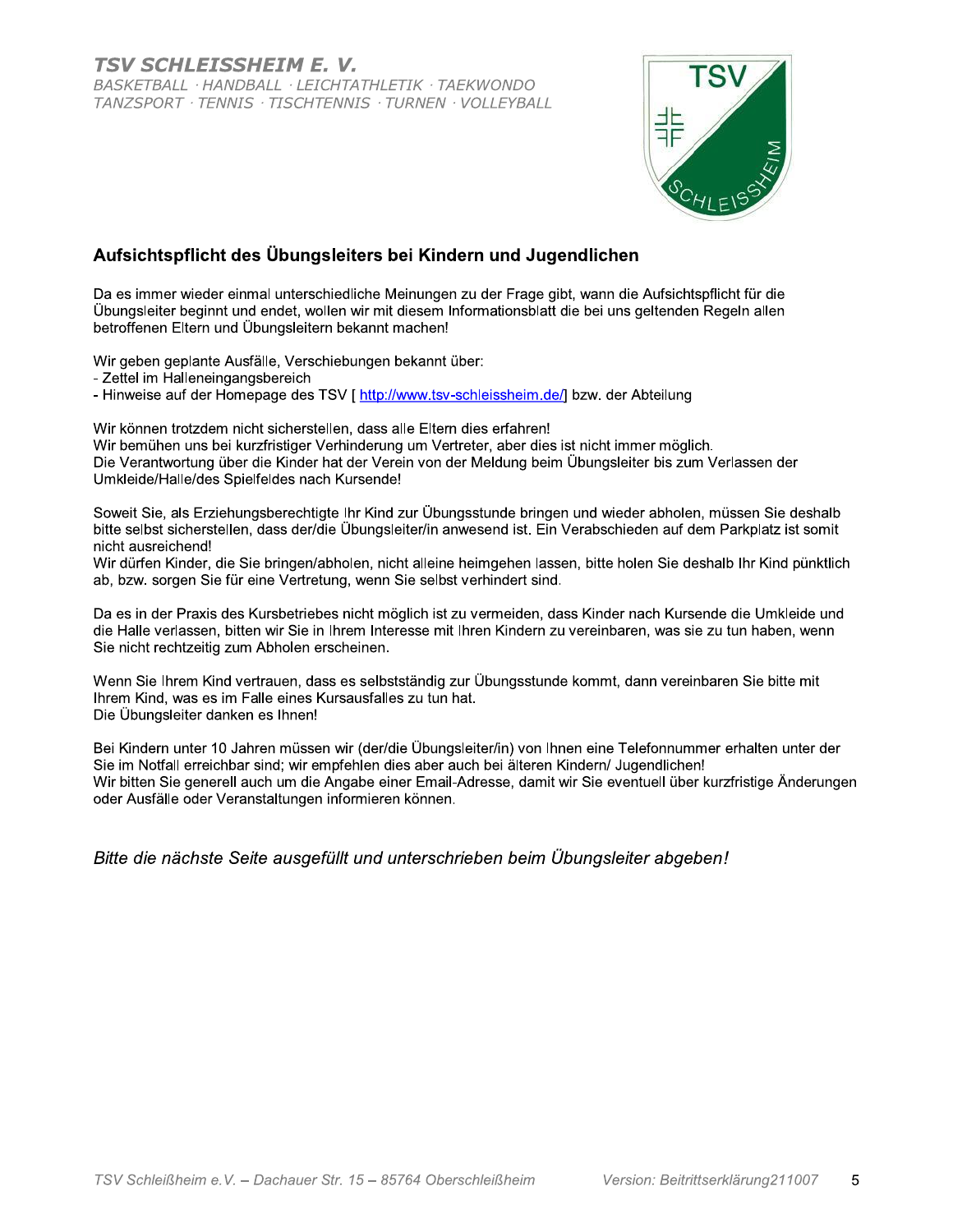

#### $\mathbf{r}$ Antwortblatt zur "Aufsichtspflicht" zur Ruckgabe an den Ubungsleiter

|                                                                  | Antwortblatt zur "Aufsichtspflicht" zur Rückgabe an den Übungsleiter                     |
|------------------------------------------------------------------|------------------------------------------------------------------------------------------|
| !Bitte unbedingt leserlich in Druckbuchstaben schreiben!!        |                                                                                          |
|                                                                  | Name des Kindes: __________________________________Geburtsdatum: _______________         |
|                                                                  |                                                                                          |
|                                                                  |                                                                                          |
| Telefonnummer unter der Sie erreichbar sind: ___________________ |                                                                                          |
|                                                                  |                                                                                          |
|                                                                  | Besondere Hinweise (z.B. Krankheiten, Allergien,) die für die Übungsleiter wichtig sind: |
|                                                                  |                                                                                          |

Die verantwortlichen Übungsleiter verpflichten sich, dieses Blatt nur an den Abteilungsleiter/ die Geschäftsstelle weiterzugeben und vor Einsicht Unberechtigter zu schützen.